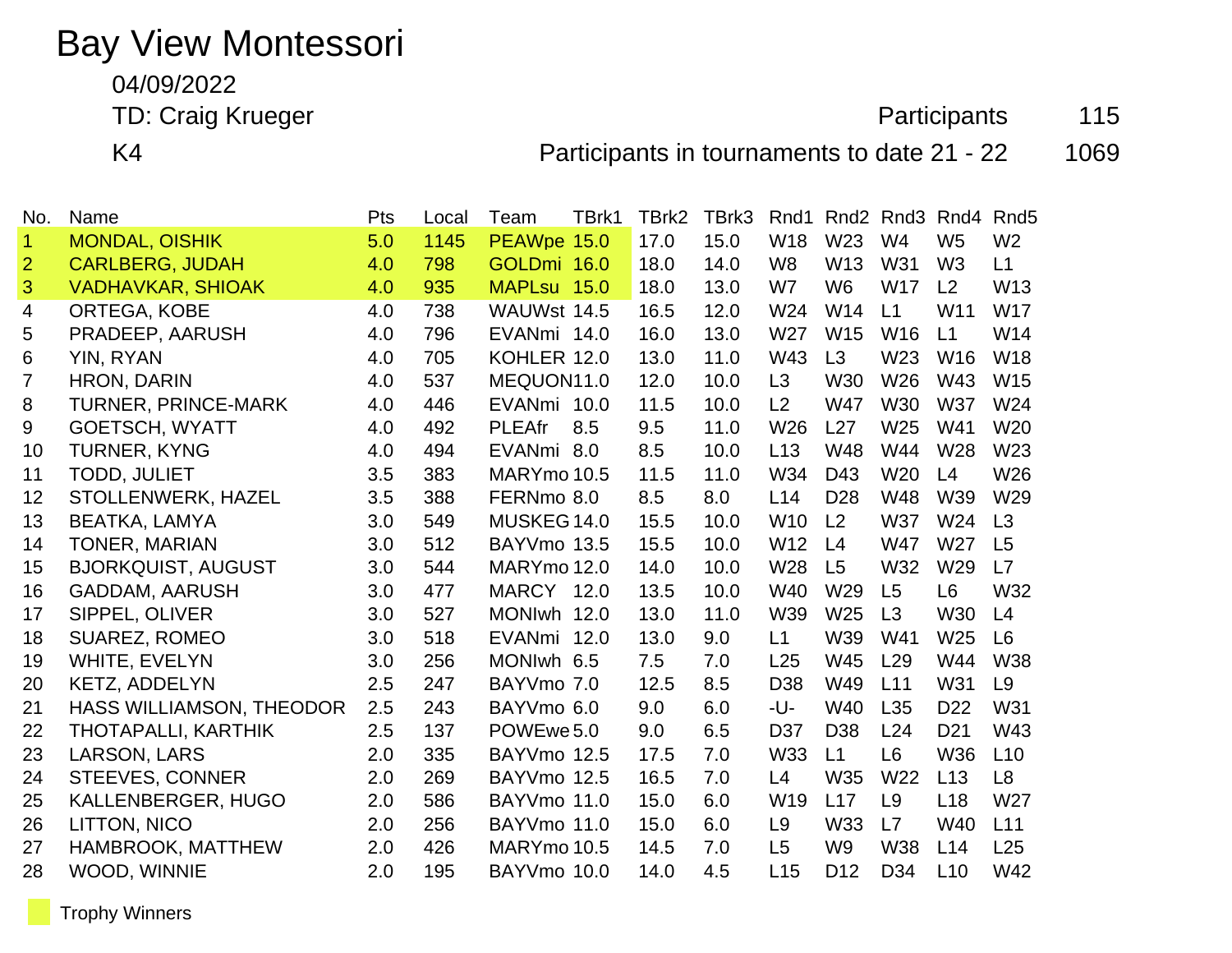| 29 | <b>GEORGIEV, ALEX</b>    | 2.0 | 253 | BAYVmo 10.0   | 13.5 | 8.0 | W45             | L16             | W19             | L15             | L12             |
|----|--------------------------|-----|-----|---------------|------|-----|-----------------|-----------------|-----------------|-----------------|-----------------|
| 30 | ALGER, OZZY              | 2.0 | 256 | BAYVmo 9.0    | 13.0 | 6.0 | W44             | L7              | L <sub>8</sub>  | L17             | W46             |
| 31 | KURUMADDALI, RUDRANSH    | 2.0 | 134 | POWEwe 8.5    | 12.5 | 9.0 | W41             | W32             | L2              | L20             | L21             |
| 32 | MENSHOY, ALEXEY          | 2.0 | 178 | BAYVmo 8.5    | 11.5 | 7.0 | W42             | L31             | L15             | W33             | L <sub>16</sub> |
| 33 | <b>GUNDLPALLI, MANOJ</b> | 2.0 | 100 | POWEwe 6.0    | 8.0  | 4.0 | L23             | L26             | W46             | L32             | W44             |
| 34 | KOLL, ZOE                | 2.0 | 100 | FERNmo 5.5    | 9.0  | 5.0 | L11             | D46             | D <sub>28</sub> | D38             | D <sub>39</sub> |
| 35 | NARVEY, EZRA             | 2.0 | 296 | MARYmo 3.5    | 6.5  | 8.0 | W49             | L24             | W21             | -U-             | -U-             |
| 36 | <b>MYLES, PRINCETON</b>  | 2.0 | 119 | SILOmi<br>3.5 | 5.5  | 4.5 | -U-             | D <sub>37</sub> | D43             | L23             | W45             |
| 37 | <b>COOK, CHARLOTTE</b>   | 1.5 | 100 | BAYVmo 9.0    | 13.0 | 5.0 | D <sub>22</sub> | D <sub>36</sub> | L13             | L8              | D41             |
| 38 | ALGER, ANYA              | 1.5 | 100 | BAYVmo 9.0    | 12.0 | 5.5 | D <sub>20</sub> | D <sub>22</sub> | L27             | D34             | L <sub>19</sub> |
| 39 | CARROL, INARA            | 1.5 | 100 | BAYVmo 8.0    | 11.5 | 2.5 | L17             | L18             | -B-             | L12             | D34             |
| 40 | RITHWIK, GANIESH         | 1.5 | 100 | POWEwe 7.0    | 10.0 | 2.5 | L <sub>16</sub> | L21             | D49             | L26             | W48             |
| 41 | BAUDO, JOZEF             | 1.5 | 100 | BAYVmo 6.5    | 10.5 | 3.5 | L31             | -B-             | L18             | L9              | D37             |
| 42 | YATI, AASHITA            | 1.5 | 100 | POWEwe 4.5    | 6.5  | 3.5 | L32             | L44             | D45             | W48             | L <sub>28</sub> |
| 43 | McCORMICK, BENNETT       | 1.0 | 144 | BAYVmo 12.5   | 16.5 | 3.5 | L6              | D <sub>11</sub> | D36             | L7              | L22             |
| 44 | KOSSOW, FREYA            | 1.0 | 100 | BAYVmo 8.5    | 12.5 | 4.0 | L30             | W42             | L10             | L <sub>19</sub> | L33             |
| 45 | <b>KNOTEN, MILO</b>      | 1.0 | 100 | BAYVmo 7.0    | 10.0 | 2.5 | L <sub>29</sub> | L <sub>19</sub> | D42             | D46             | L36             |
| 46 | TONER, LILLIAM           | 1.0 | 100 | BAYVmo 7.0    | 9.0  | 3.0 | L47             | D34             | L33             | D45             | L30             |
| 47 | PORTER, LILY             | 1.0 | 198 | FERNmo 4.0    | 8.0  | 5.0 | W46             | L8              | L14             | -U-             | -U-             |
| 48 | DUA, MEENALI             | 0.5 | 100 | BAYVmo 6.5    | 10.5 | 2.0 | -H-             | L10             | L12             | L42             | L40             |
| 49 | <b>BOUDREAU, ELODIE</b>  | 0.5 | 100 | MARYmo 4.0    | 7.0  | 1.5 | L35             | L20             | D40             | -U-             | -U-             |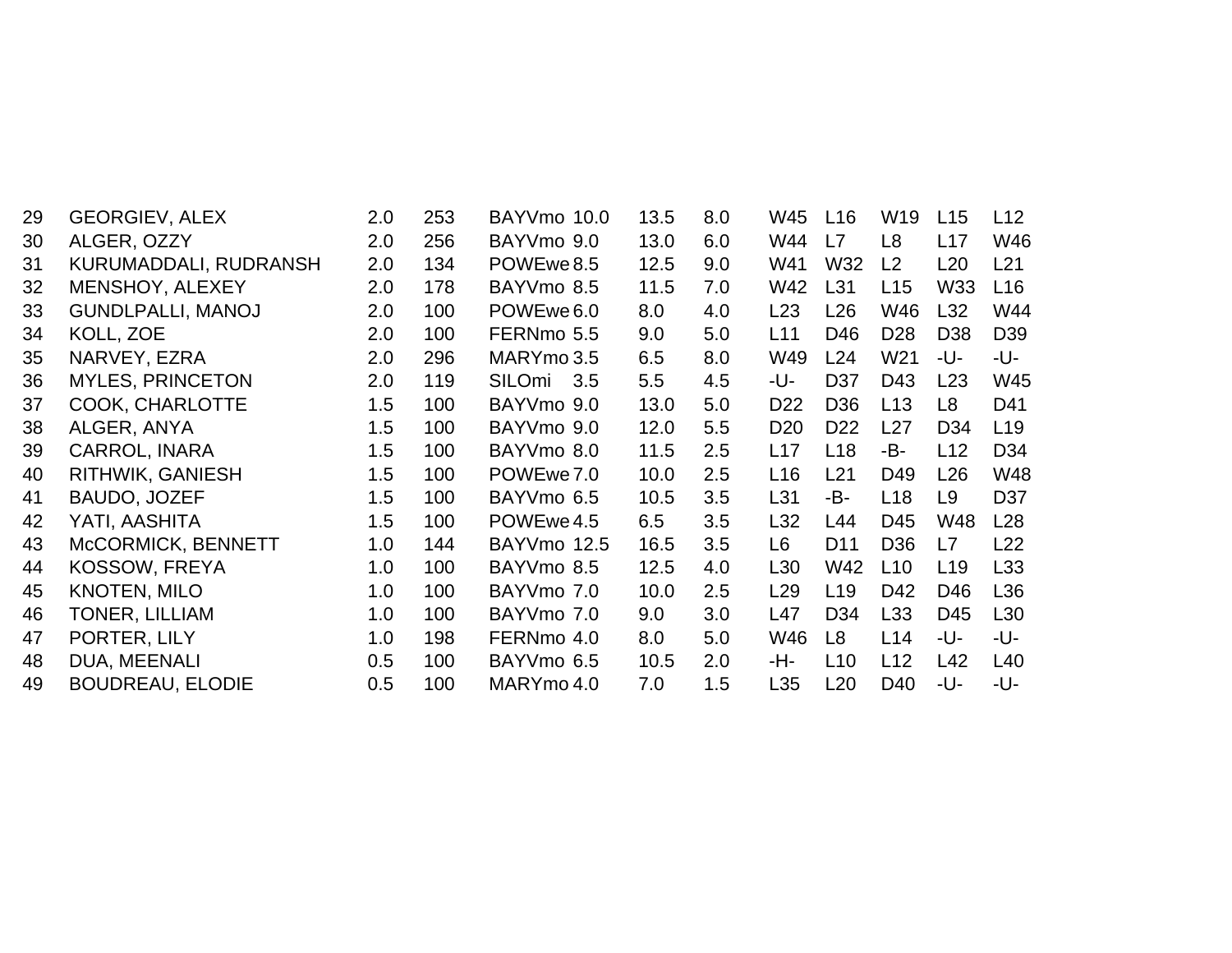## K7 Individual Standings

| No.                  | Name                        | Pts | Local | TBrk1<br>Team         |     | TBrk2 | TBrk3 | Rnd1            |                 | Rnd <sub>2</sub> Rnd <sub>3</sub> | Rnd4            | Rnd <sub>5</sub> |
|----------------------|-----------------------------|-----|-------|-----------------------|-----|-------|-------|-----------------|-----------------|-----------------------------------|-----------------|------------------|
| $\blacktriangleleft$ | <b>MADDINENI, SHISHIR</b>   | 5.0 | 1153  | <b>THIEfo</b><br>14.5 |     | 16.0  | 15.0  | W12             | <b>W38</b>      | W <sub>9</sub>                    | W <sub>3</sub>  | W <sub>2</sub>   |
| $\overline{2}$       | <b>RUBEN, KALLEN</b>        | 4.0 | 978   | KALLEN 16.0           |     | 19.0  | 14.0  | <b>W17</b>      | W13             | W <sub>5</sub>                    | W4              | L1               |
| 3                    | <b>SHEETS, ADELINE</b>      | 4.0 | 978   | MARYmo 15.5           |     | 18.5  | 13.0  | W15             | W <sub>6</sub>  | W <sub>8</sub>                    | L1              | W13              |
| $\overline{4}$       | <b>URBAN, JOSEPH</b>        | 4.0 | 827   | MARYmo 13.0           |     | 15.0  | 13.0  | W31             | W16             | W10                               | L <sub>2</sub>  | W14              |
| 5                    | TOMASELLO, OSCAR            | 4.0 | 831   | MARYmo 12.5           |     | 15.0  | 12.0  | W25             | W20             | L2                                | W18             | W <sub>11</sub>  |
| 6                    | <b>CARDENAS, SALEM</b>      | 4.0 | 816   | BAYVmo 12.5           |     | 14.0  | 11.0  | W29             | L3              | W40                               | W19             | W10              |
| 7                    | <b>WHITNEY, HARVEY</b>      | 4.0 | 812   | BAYVmo 11.0           |     | 12.5  | 10.0  | L8              | W41             | W24                               | W <sub>20</sub> | W23              |
| 8                    | <b>RICHLEN, COLE</b>        | 3.5 | 840   | TONAeg 14.5           |     | 17.0  | 11.0  | W7              | W11             | L3                                | D <sub>9</sub>  | W22              |
| 9                    | HAMBROOK, ELIZABETH         | 3.5 | 578   | MARYmo 12.5           |     | 13.0  | 11.0  | W44             | W35             | L1                                | D <sub>8</sub>  | W21              |
| 10                   | SEITZ, LUCAS                | 3.0 | 693   | <b>JEFFpo</b><br>13.5 |     | 16.0  | 11.0  | W23             | W26             | L4                                | W12             | L <sub>6</sub>   |
| 11                   | DAVANTI, NICOLE             | 3.0 | 848   | WHITEF 13.0           |     | 14.0  | 10.0  | W21             | L <sub>8</sub>  | W45                               | <b>W15</b>      | L5               |
| 12                   | <b>SCHESKE, NATHAN</b>      | 3.0 | 640   | BAYVmo 12.0           |     | 14.0  | 8.0   | L1              | <b>W30</b>      | W32                               | L10             | W33              |
| 13                   | <b>NEEB, NOAH</b>           | 3.0 | 737   | GOLDmi 12.0           |     | 13.5  | 10.0  | W41             | L2              | <b>W33</b>                        | W29             | L3               |
| 14                   | <b>VARELA, PEDRO FONTAN</b> | 3.0 | 602   | BAYVmo 12.0           |     | 13.5  | 10.0  | W39             | L21             | W25                               | W16             | L4               |
| 15                   | <b>VOIGT, SULLIVAN</b>      | 3.0 | 646   | <b>MAPLfo</b><br>11.5 |     | 13.0  | 8.0   | L3              | W24             | <b>W37</b>                        | L11             | W31              |
| 16                   | <b>BOWE, ETHAN</b>          | 3.0 | 616   | CANTgr<br>11.0        |     | 12.5  | 9.0   | W34             | L4              | W39                               | L14             | W30              |
| 17                   | MOSS, HENRY                 | 3.0 | 679   | FERNmo 10.5           |     | 12.0  | 7.5   | L2              | D <sub>22</sub> | <b>W35</b>                        | <b>W38</b>      | D <sub>20</sub>  |
| 18                   | <b>MAGER, KEVIN</b>         | 3.0 | 531   | <b>MAPLfo</b><br>10.5 |     | 11.0  | 8.0   | L <sub>30</sub> | W44             | W27                               | L <sub>5</sub>  | W29              |
| 19                   | <b>MYLES, OLIVIA</b>        | 3.0 | 628   | SILOmi<br>8.5         | 8.5 |       | 8.0   | -U-             | W40             | W43                               | L <sub>6</sub>  | W32              |
| 20                   | DEVOID, DOMINIC             | 2.5 | 757   | AUGUha 9.0            |     | 14.5  | 8.5   | W35             | L5              | W34                               | L7              | D <sub>17</sub>  |
| 21                   | FERA, AIDEN                 | 2.5 | 629   | AUGUha 8.5            |     | 14.0  | 8.0   | L11             | W14             | W31                               | D <sub>23</sub> | L <sub>9</sub>   |
| 22                   | BERRY-STRICKLEN, CAMERON    | 2.5 | 612   | <b>GLENgl</b><br>8.0  |     | 14.0  | 9.0   | W28             | D <sub>17</sub> | L23                               | W26             | L <sub>8</sub>   |
| 23                   | GAIKWAD, VED                | 2.5 | 779   | <b>MAPLfo</b><br>8.0  |     | 14.0  | 8.0   | L10             | W33             | W22                               | D <sub>21</sub> | L7               |
| 24                   | DHINGRA, SAHIL              | 2.5 | 487   | POWEwe 7.5            |     | 13.0  | 7.5   | W42             | L15             | L7                                | W34             | D <sub>25</sub>  |
| 25                   | <b>MOSCONI, JACK</b>        | 2.5 | 415   | GLENgl 6.0            |     | 10.5  | 6.5   | L <sub>5</sub>  | <b>W47</b>      | L14                               | W44             | D <sub>24</sub>  |
| 26                   | PUTMAN, LANDYN              | 2.5 | 509   | MORSmi 5.5            | 9.5 |       | 7.5   | W45             | L10             | D38                               | L22             | W40              |
| 27                   | <b>SULLIVAN, AUGUST</b>     | 2.5 | 439   | BAYVmo 4.5            | 8.5 |       | 6.0   | L38             | W43             | L <sub>18</sub>                   | D39             | W42              |
| 28                   | <b>GUNDLAPALLI, SINDHUR</b> | 2.5 | 396   | POWEwe 4.5            | 7.5 |       | 4.5   | L22             | L <sub>39</sub> | D41                               | <b>W47</b>      | <b>W38</b>       |
| 29                   | COOK, MEGAN                 | 2.0 | 496   | BAYVmo 10.0           |     | 14.0  | 7.0   | L <sub>6</sub>  | <b>W32</b>      | W30                               | L13             | L <sub>18</sub>  |
| 30                   | FOX, LEVON                  | 2.0 | 385   | MARYmo 10.0           |     | 13.0  | 7.0   | W18             | L12             | L <sub>29</sub>                   | W36             | L <sub>16</sub>  |
| 31                   | <b>MCCORMICK, BURREN</b>    | 2.0 | 310   | BAYVmo 8.0            |     | 12.0  | 6.0   | L4              | W42             | L21                               | W43             | L15              |

Trophy Winners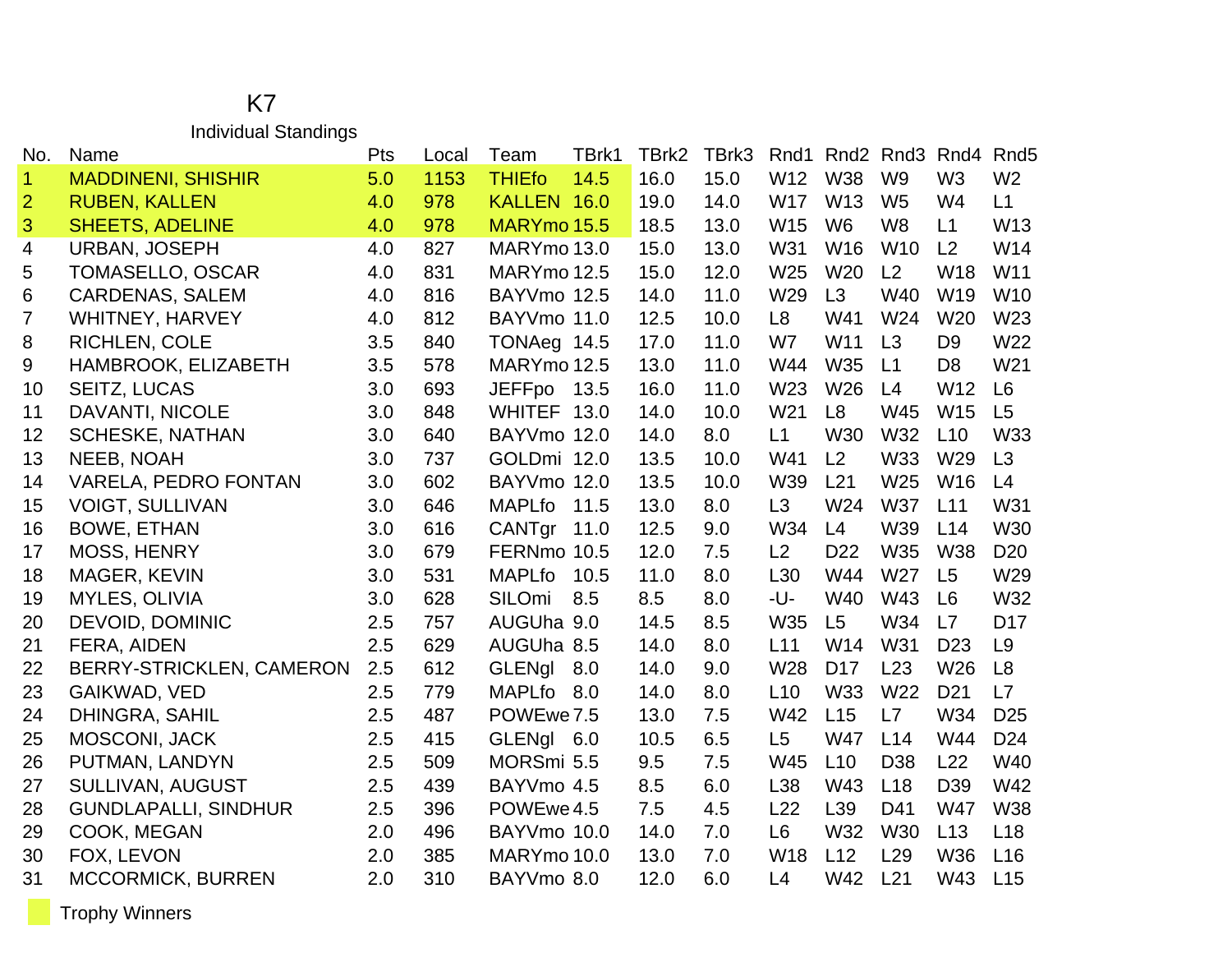| 32 | <b>XIONG, JAEDYN</b>        | 2.0 | 322 | MORSmi 8.0    |     | 11.5 | 7.0 | W36             | L29             | L12             | W45             | L <sub>19</sub> |
|----|-----------------------------|-----|-----|---------------|-----|------|-----|-----------------|-----------------|-----------------|-----------------|-----------------|
| 33 | PORTER, JACK                | 2.0 | 335 | FERNmo 8.0    |     | 11.0 | 7.0 | W46             | L23             | L13             | W37             | L12             |
| 34 | POPA, VLAD                  | 2.0 | 376 | MAPLfo 8.0    |     | 11.0 | 5.0 | L16             | W36             | L20             | L24             | W46             |
| 35 | DACIO, DAVIN                | 2.0 | 468 | BAYVmo 7.0    |     | 10.5 | 2.0 | L20             | L9              | L17             | -В-             | W39             |
| 36 | SEYMOUR, SEBASTIAN          | 2.0 | 208 | BAYVmo 6.0    |     | 8.0  | 4.0 | L32             | L34             | W46             | L30             | W43             |
| 37 | DOTSON, ISAIAH              | 2.0 | 318 | SILOmi        | 4.5 | 7.5  | 4.0 | L40             | -В-             | L15             | L33             | W45             |
| 38 | SELEEN, OVE                 | 1.5 | 663 | DEERst 10.5   |     | 15.5 | 6.5 | W <sub>27</sub> | L1              | D <sub>26</sub> | L17             | L28             |
| 39 | <b>SCOTT, SYRESA</b>        | 1.5 | 284 | MORSmi 9.5    |     | 12.5 | 5.0 | L14             | W <sub>28</sub> | L16             | D <sub>27</sub> | L35             |
| 40 | <b>BAYLOR, WESLEY</b>       | 1.5 | 303 | MAPLfo 9.0    |     | 13.0 | 6.0 | W37             | L <sub>19</sub> | L6              | D42             | L26             |
| 41 | <b>GEBHART-HILL, ELLIOT</b> | 1.5 | 410 | FERNmo 7.0    |     | 11.0 | 2.5 | L13             | L7              | D <sub>28</sub> | L46             | W44             |
| 42 | <b>MORTON, BYRON</b>        | 1.5 | 175 | MORSmi 6.5    |     | 9.0  | 4.0 | L24             | L31             | <b>W47</b>      | D <sub>40</sub> | L27             |
| 43 | THAO, TAZ                   | 1.0 | 100 | MORSmi 7.0    |     | 10.5 | 5.0 | W47             | L27             | L19             | L31             | L36             |
| 44 | <b>GREEN, ROMELLO</b>       | 1.0 | 122 | MORSmi 7.0    |     | 10.5 | 2.0 | L9              | L18             | -B-             | L25             | L41             |
| 45 | ZARLETTI, FRANCESCA         | 1.0 | 309 | MAPLfo 7.0    |     | 10.0 | 4.0 | L26             | W46             | L11             | L <sub>32</sub> | L <sub>37</sub> |
| 46 | <b>MORTON, MIRACLE</b>      | 1.0 | 103 | MORSmi 6.5    |     | 8.5  | 2.0 | L <sub>33</sub> | L45             | L36             | W41             | L34             |
| 47 | <b>SPRENER, CARTER</b>      | 1.0 | 100 | <b>MAPLfo</b> | 5.0 | 7.5  | 0.0 | L43             | L25             | L42             | L28             | -В-             |
|    |                             |     |     |               |     |      |     |                 |                 |                 |                 |                 |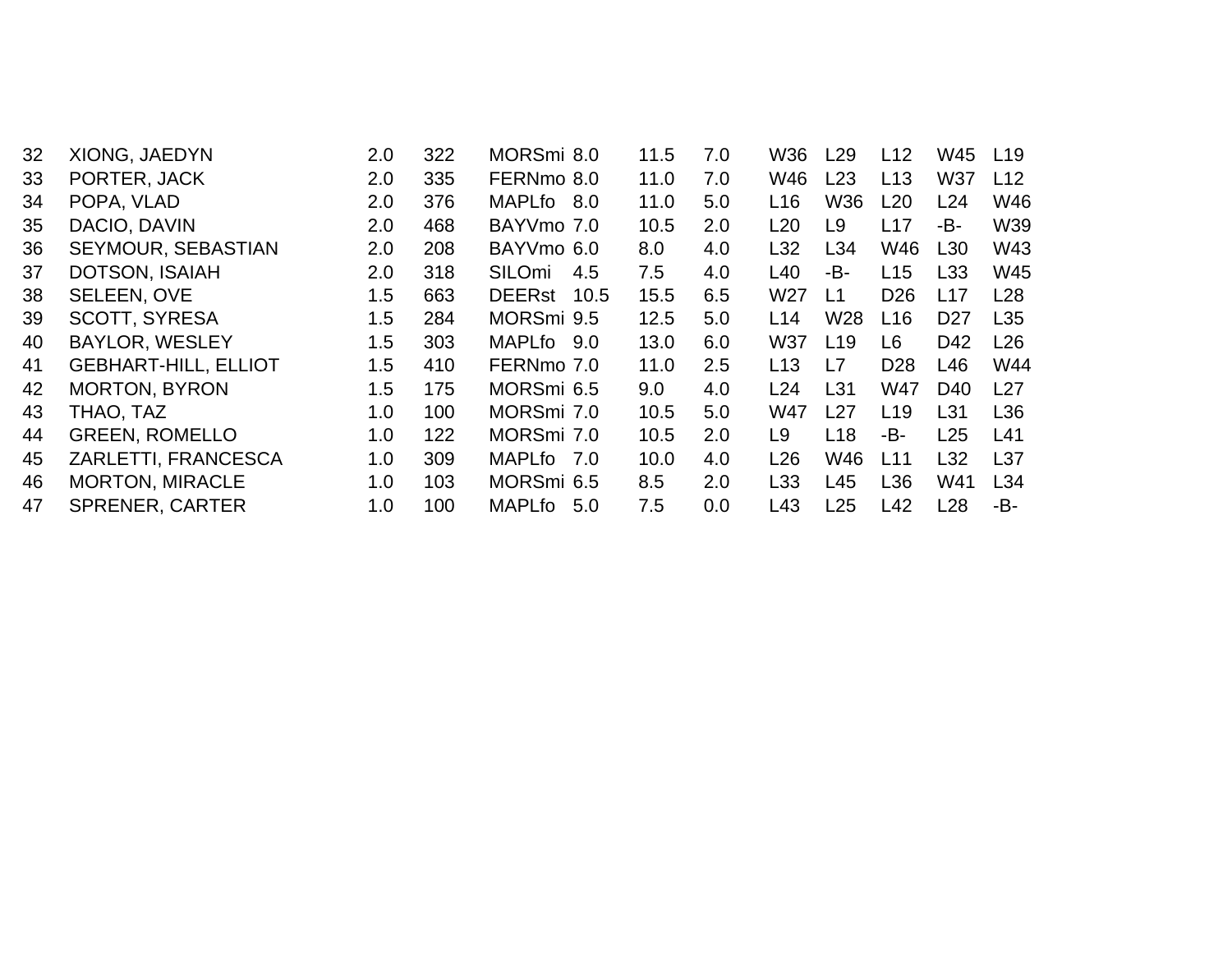|                | <b>Individual Standings</b> |            |       |               |       |       |       |                 |                  |                  |                 |                  |
|----------------|-----------------------------|------------|-------|---------------|-------|-------|-------|-----------------|------------------|------------------|-----------------|------------------|
| No.            | Name                        | <b>Pts</b> | Local | Team          | TBrk1 | TBrk2 | TBrk3 | Rnd1            | Rnd <sub>2</sub> | Rnd <sub>3</sub> | Rnd4            | Rnd <sub>5</sub> |
| $\mathbf{1}$   | <b>WESLEY, HAYDEN</b>       | 5.0        | 1376  | GOLDmi 14.0   |       | 15.5  | 15.0  | W14             | W <sub>5</sub>   | W <sub>3</sub>   | W <sub>2</sub>  | W4               |
| $\overline{2}$ | RIVERA, IVAN                | 4.0        | 1180  | EVANmi 14.0   |       | 14.5  | 13.0  | W17             | W <sub>8</sub>   | W4               | L1              | W7               |
| 3              | <b>ORTEGA, TYCE</b>         | 4.0        | 1551  | MARQmi 13.0   |       | 15.0  | 12.0  | W15             | W <sub>12</sub>  | L1               | W9              | W <sub>6</sub>   |
| 4              | <b>GORTON, BRANDON</b>      | 3.0        | 1200  | REAGmi 15.0   |       | 18.0  | 11.0  | W7              | W <sub>6</sub>   | L2               | W8              | L1               |
| 5              | <b>KRESS, EMMETT</b>        | 3.0        | 1035  | MARYmo 13.0   |       | 13.5  | 8.0   | W9              | L1               | L7               | W17             | W <sub>13</sub>  |
| 6              | <b>MEYER, CALLUM</b>        | 3.0        | 866   | FERNmo 12.0   |       | 12.5  | 10.0  | W <sub>19</sub> | L4               | W11              | W <sub>10</sub> | L3               |
| 7              | STOLLENWERK, HENRY          | 3.0        | 837   | FERNmo 12.0   |       | 12.5  | 9.0   | L4              | W17              | W <sub>5</sub>   | W <sub>13</sub> | L <sub>2</sub>   |
| 8              | STARK, JOHNATHAN            | 3.0        | 894   | MARYmo 11.0   |       | 12.5  | 9.0   | W <sub>11</sub> | L <sub>2</sub>   | W18              | L4              | W12              |
| 9              | HILDEMAN, JONAH             | 3.0        | 1058  | CUDAHY 10.5   |       | 12.0  | 8.0   | L5              | W14              | W12              | L <sub>3</sub>  | <b>W18</b>       |
| 10             | <b>WALKER, ALFRED</b>       | 3.0        | 625   | MARYmo 9.0    |       | 10.5  | 9.0   | W <sub>13</sub> | L18              | W15              | L <sub>6</sub>  | W11              |
| 11             | <b>HUBLIKAR, TEJASI</b>     | 2.0        | 680   | TEMPsu 9.5    |       | 12.5  | 6.0   | L <sub>8</sub>  | W15              | L6               | W <sub>18</sub> | L10              |
| 12             | <b>SCOTT, LEON</b>          | 2.0        | 1075  | MORSmi 9.0    |       | 13.0  | 7.0   | W16             | L <sub>3</sub>   | L9               | W14             | L8               |
| 13             | ROBITAILLE, ETIENNE         | 2.0        | 757   | GOLDmi 8.0    |       | 11.0  | 7.0   | L10             | W16              | W19              | L7              | L <sub>5</sub>   |
| 14             | PORTER, WILLIAM             | 2.0        | 641   | FERNmo 6.5    |       | 11.5  | 3.0   | L1              | L9               | W16              | L12             | -B-              |
| 15             | DOTSON, MAURION             | 2.0        | 697   | SILOmi        | 6.0   | 10.0  | 3.0   | L <sub>3</sub>  | L11              | L <sub>10</sub>  | W <sub>19</sub> | W17              |
| 16             | <b>SELEEN, EVEN</b>         | 2.0        | 513   | <b>DEERst</b> | 4.0   | 6.0   | 2.0   | L12             | L13              | L14              | -B-             | W <sub>19</sub>  |
| 17             | <b>WEISS, ELIZABETH</b>     | 1.0        | 424   | MORSmi 8.0    |       | 12.0  | 2.0   | L2              | L7               | -B-              | L5              | L15              |
| 18             | SMITH, TAYSHAWN             | 1.0        | 732   | SILOmi        | 8.0   | 11.0  | 4.0   | -U-             | W <sub>10</sub>  | L <sub>8</sub>   | L11             | L <sub>9</sub>   |
| 19             | RIDDLE, MALACHI             | 1.0        | 333   | MORSmi 5.5    |       | 8.5   | 3.0   | L <sub>6</sub>  | -B-              | L <sub>13</sub>  | L15             | L16              |

## K12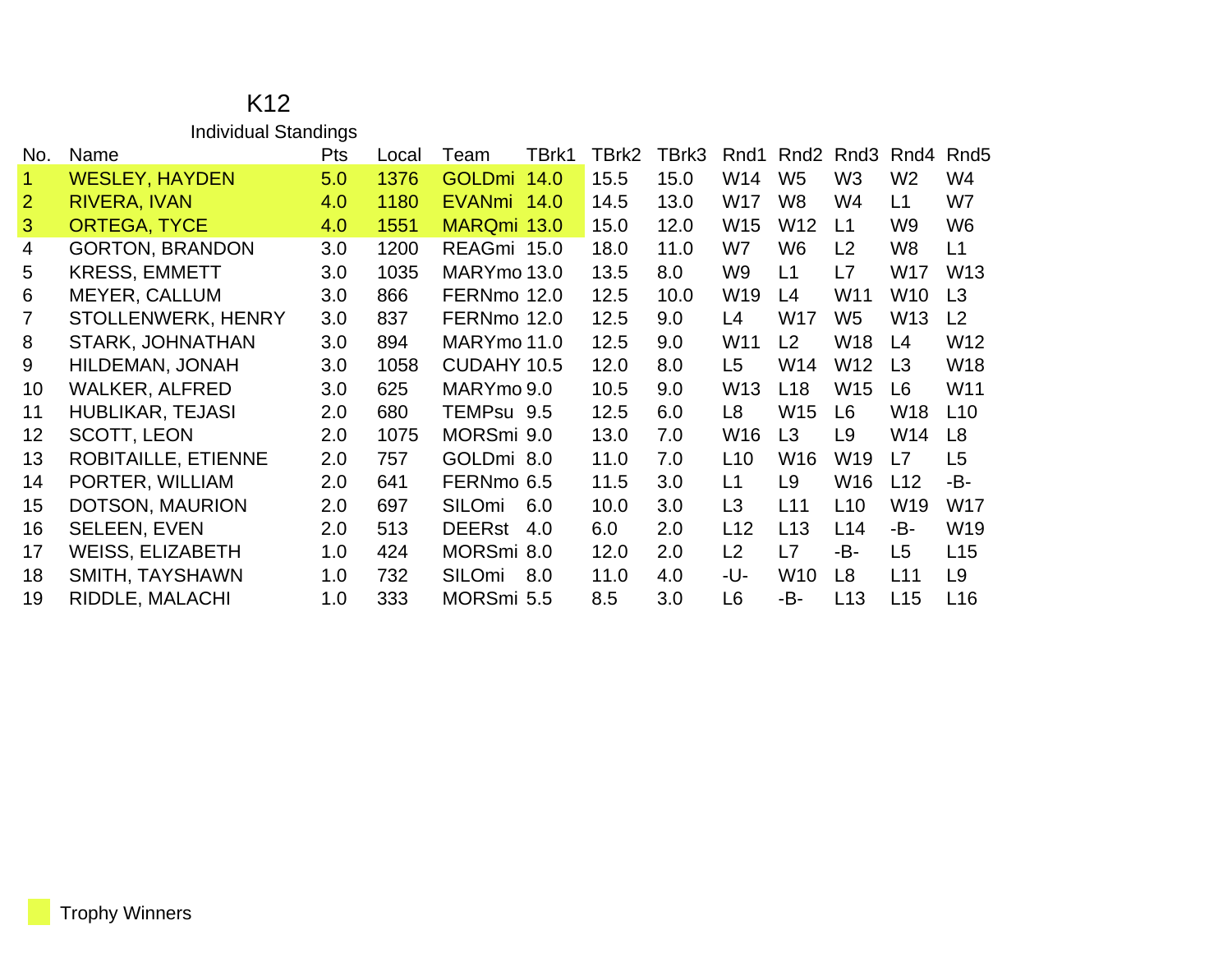|                | <b>Team Standings</b>                                         |       |      |      |       |      |
|----------------|---------------------------------------------------------------|-------|------|------|-------|------|
| Plc            | Name (Players: Top 4 used)                                    | Score | Solk | Cum  | CumOp | SBx2 |
| $\overline{1}$ | Evangel Assembly of God Chess C (4)                           | 15.0  | 49.0 | 42.0 | 154.5 | 56.0 |
|                | PRADEEP, AARUSH (4.0,796)                                     |       |      |      |       |      |
|                | TURNER, PRINCE-MARK (4.0,446)                                 |       |      |      |       |      |
|                | <b>TURNER, KYNG (4.0,494)</b>                                 |       |      |      |       |      |
|                | SUAREZ, ROMEO (3.0,518)                                       |       |      |      |       |      |
| $\overline{2}$ | Maryland Ave Montesori School, (5)                            | 10.5  | 46.5 | 36.0 | 137.5 | 46.0 |
|                | <b>TODD, JULIET (3.5,383)</b><br>BJORKQUIST, AUGUST (3.0,544) |       |      |      |       |      |
|                | HAMBROOK, MATTHEW (2.0,426)                                   |       |      |      |       |      |
|                | NARVEY, EZRA (2.0,296)                                        |       |      |      |       |      |
| $\overline{3}$ | <b>BAY VIEW MONTESSORI (20)</b>                               | 10.0  | 54.5 | 31.5 | 153.5 | 42.0 |
|                | <b>TONER, MARIAN (3.0,512)</b>                                |       |      |      |       |      |
|                | <b>KETZ, ADDELYN (2.5,247)</b>                                |       |      |      |       |      |
|                | HASS WILLIAMSON, THEODOR (2.5,243)                            |       |      |      |       |      |
|                | LARSON, LARS (2.0,335)                                        |       |      |      |       |      |
| 4              | TEAM POWER OF PAWNS, WEST ALLI (5)                            | 8.0   | 39.5 | 22.0 | 118.5 | 20.5 |
|                | THOTAPALLI, KARTHIK (2.5,137)                                 |       |      |      |       |      |
|                | KURUMADDALI, RUDRANSH (2.0,134)                               |       |      |      |       |      |
|                | GUNDLPALLI, MANOJ (2.0,100)                                   |       |      |      |       |      |
|                | RITHWIK, GANIESH (1.5,100)                                    |       |      |      |       |      |
| 5              | FERNWOOD MONTESORI, Milwaukee (3)                             | 6.5   | 25.5 | 18.0 | 76.5  | 16.5 |
|                | STOLLENWERK, HAZEL (3.5,388)                                  |       |      |      |       |      |
|                | KOLL, ZOE (2.0,100)                                           |       |      |      |       |      |
|                | PORTER, LILY (1.0,198)                                        |       |      |      |       |      |
| 6              | St. Monica Catholic School, Wh (2)                            | 6.0   | 20.5 | 18.0 | 65.5  | 17.0 |
|                | SIPPEL, OLIVER (3.0,527)                                      |       |      |      |       |      |

WHITE, EVELYN (3.0,256)

K4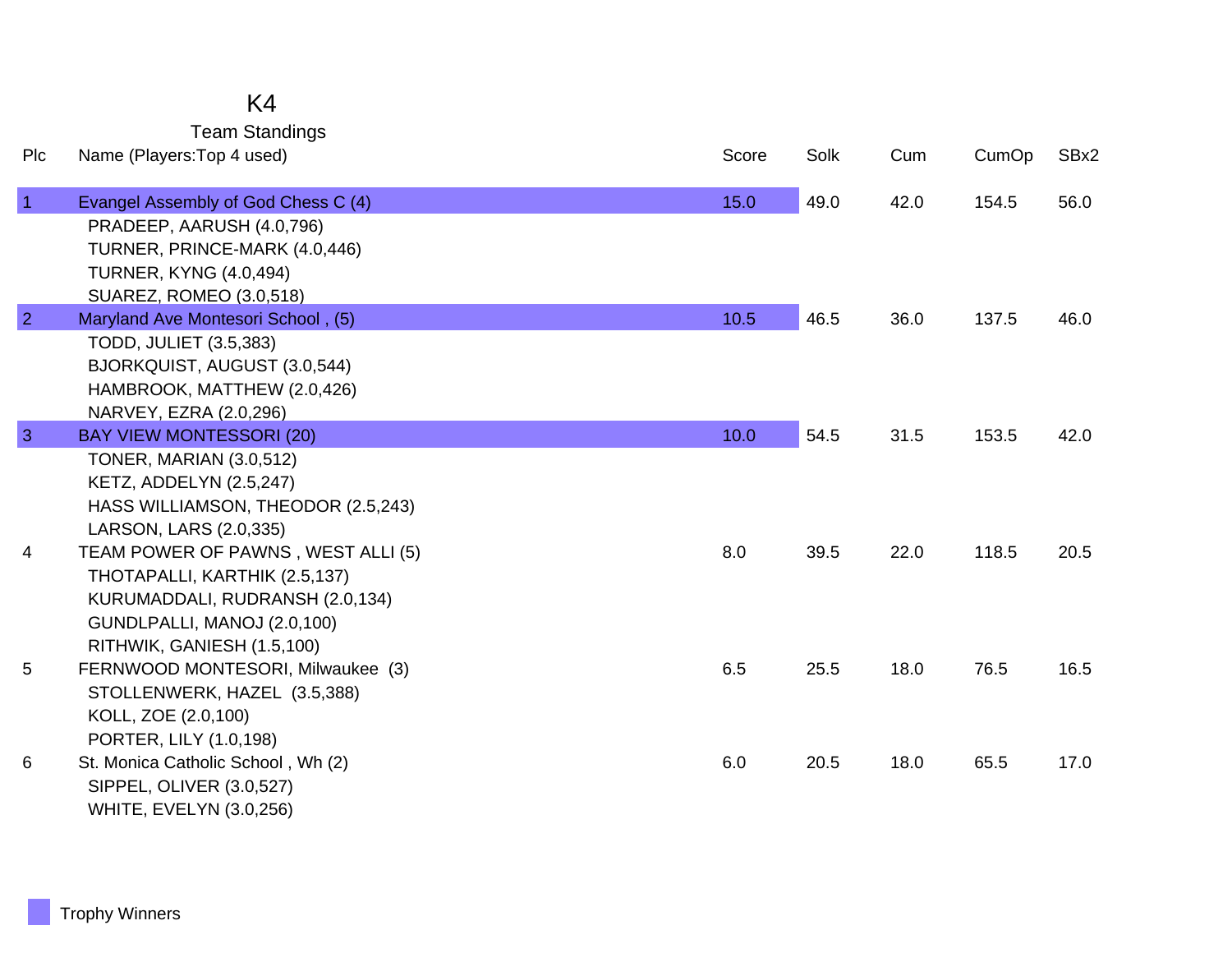Team Standings

| Plc            | Name (Players: Top 4 used)                                                                                                                                                               | Score   | Solk | Cum  | CumOp | SBx2 |
|----------------|------------------------------------------------------------------------------------------------------------------------------------------------------------------------------------------|---------|------|------|-------|------|
| $\vert$ 1      | Maryland Ave Montesori School, (5)<br>SHEETS, ADELINE (4.0,978)<br><b>URBAN, JOSEPH (4.0,827)</b><br>TOMASELLO, OSCAR (4.0,831)                                                          | 15.5    | 61.5 | 49.0 | 190.0 | 83.5 |
| $\overline{2}$ | HAMBROOK, ELIZABETH (3.5,578)<br><b>BAY VIEW MONTESSORI (9)</b><br>CARDENAS, SALEM (4.0,816)<br>WHITNEY, HARVEY (4.0,812)<br>SCHESKE, NATHAN (3.0,640)<br>VARELA, PEDRO FONTAN (3.0,602) | 14.0    | 54.0 | 39.0 | 171.0 | 64.0 |
| $\mathbf{3}$   | Mapledale Elementary, Fox Poin (7)<br>VOIGT, SULLIVAN (3.0,646)<br>MAGER, KEVIN (3.0,531)<br>GAIKWAD, VED (2.5,779)<br>POPA, VLAD (2.0,376)                                              | 10.5    | 49.0 | 29.0 | 150.5 | 39.5 |
| 4              | Milwaukee Morse Middle School, (7)<br>PUTMAN, LANDYN (2.5,509)<br>XIONG, JAEDYN (2.0,322)<br>SCOTT, SYRESA (1.5,284)<br><b>MORTON, BYRON (1.5,175)</b>                                   | 7.5     | 42.5 | 23.5 | 124.5 | 22.5 |
| 5              | FERNWOOD MONTESORI, Milwaukee (3)<br>MOSS, HENRY (3.0,679)<br>PORTER, JACK (2.0,335)<br>GEBHART-HILL, ELLIOT (1.5,410)                                                                   | 6.5     | 34.0 | 17.0 | 100.5 | 19.5 |
| 6              | St. Augustine School, Hartford (2)<br>DEVOID, DOMINIC (2.5,757)<br>FERA, AIDEN (2.5,629)                                                                                                 | 5.0     | 28.5 | 16.5 | 81.5  | 22.5 |
| $\overline{7}$ | Glen Hills Middle School, Glend (2)<br>BERRY-STRICKLEN, CAMERON (2.5,612)<br><b>MOSCONI, JACK (2.5,415)</b>                                                                              | $5.0\,$ | 24.5 | 15.5 | 70.0  | 17.5 |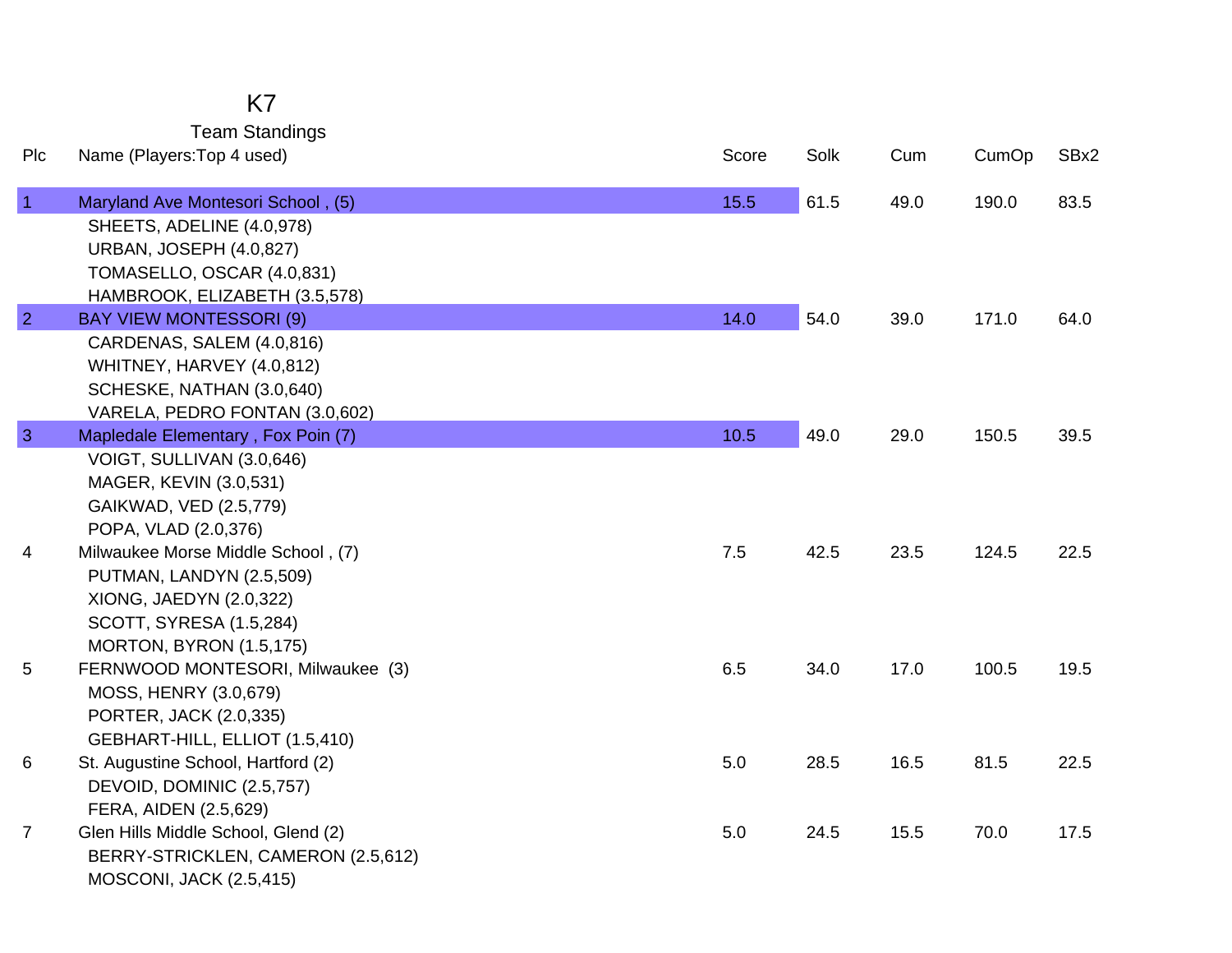| 8 | TEAM POWER OF PAWNS, WEST ALLI (2) | 5.0 | 20.5 | 12.0 | 56.5 | 15.0 |
|---|------------------------------------|-----|------|------|------|------|
|   | DHINGRA, SAHIL (2.5,487)           |     |      |      |      |      |
|   | GUNDLAPALLI, SINDHUR (2.5,396)     |     |      |      |      |      |
| 9 | Siloah Lutheran School, Milwau (2) | 5.0 | 16.0 | 12.0 | 54.0 | 11.0 |
|   | MYLES, OLIVIA (3.0,628)            |     |      |      |      |      |
|   | DOTSON, ISAIAH (2.0,318)           |     |      |      |      |      |
|   |                                    |     |      |      |      |      |